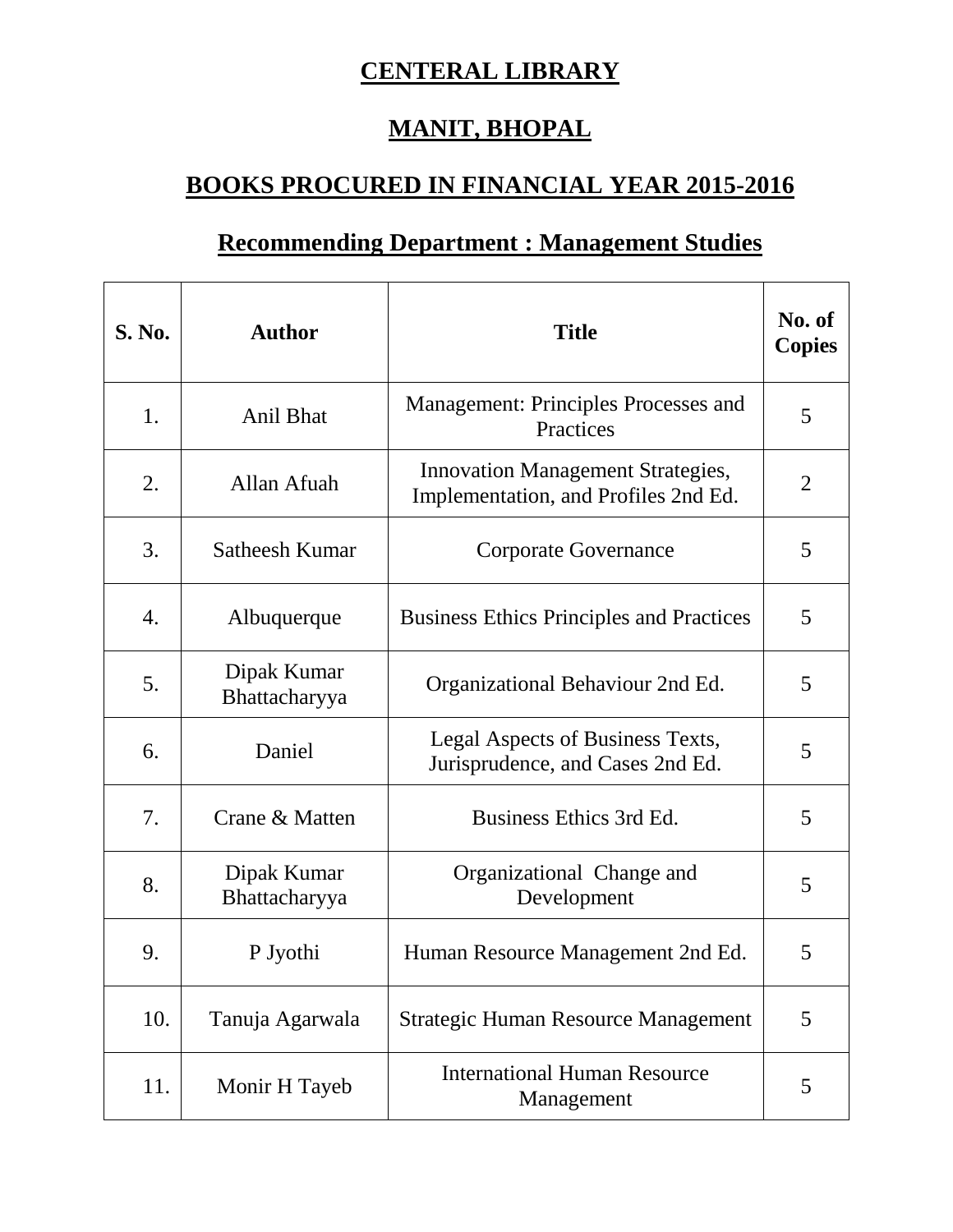| <b>S. No.</b> | <b>Author</b>                | <b>Title</b>                                                      | No. of<br><b>Copies</b> |
|---------------|------------------------------|-------------------------------------------------------------------|-------------------------|
| 12.           | Dipak Kumar<br>Bhattacharyya | <b>Compensation Management: An Indian</b><br>Perspective 2nd Ed.  | $\overline{2}$          |
| 13.           | S Ramanathan                 | <b>Accounting for Management</b>                                  | 5                       |
| 14.           | Paresh Shah                  | <b>Management Accounting</b>                                      | 5                       |
| 15.           | Rajiv Srivastava             | Financial Management 2nd Ed.                                      | 5                       |
| 16.           | Palanisamy<br>Saravanan      | <b>Strategic Financial Management</b>                             | $\overline{2}$          |
| 17.           | Rajiv Srivastava             | Derivatives and Risk Management 2/e                               | 2                       |
| 18.           | Rajiv Srivastava             | <b>International Finance</b>                                      | 5                       |
| 19.           | <b>Paul Baines</b>           | <b>Marketing Asian Edition</b>                                    | 5                       |
| 20.           | Vinnie Jauhari               | Services Mar5 keting Operations and<br>Management                 | 5                       |
| 21.           | Rakehs Mohan Joshi           | <b>International Business</b>                                     | 3                       |
| 22.           | Jaishri Jethwaney            | <b>Advertising Management (With CD)</b><br>2nd Edition            | 5                       |
| 23.           | Dinesh Kumar                 | <b>Consumer Behaviour Includes Online</b><br><b>Buying Trends</b> | 5                       |
| 24.           | Chetan Bajaj                 | Retails Management 2nd Ed.                                        | 5                       |
| 25.           | Piyush Kumar Sinha           | Managing Retailing 2nd Ed                                         | 3                       |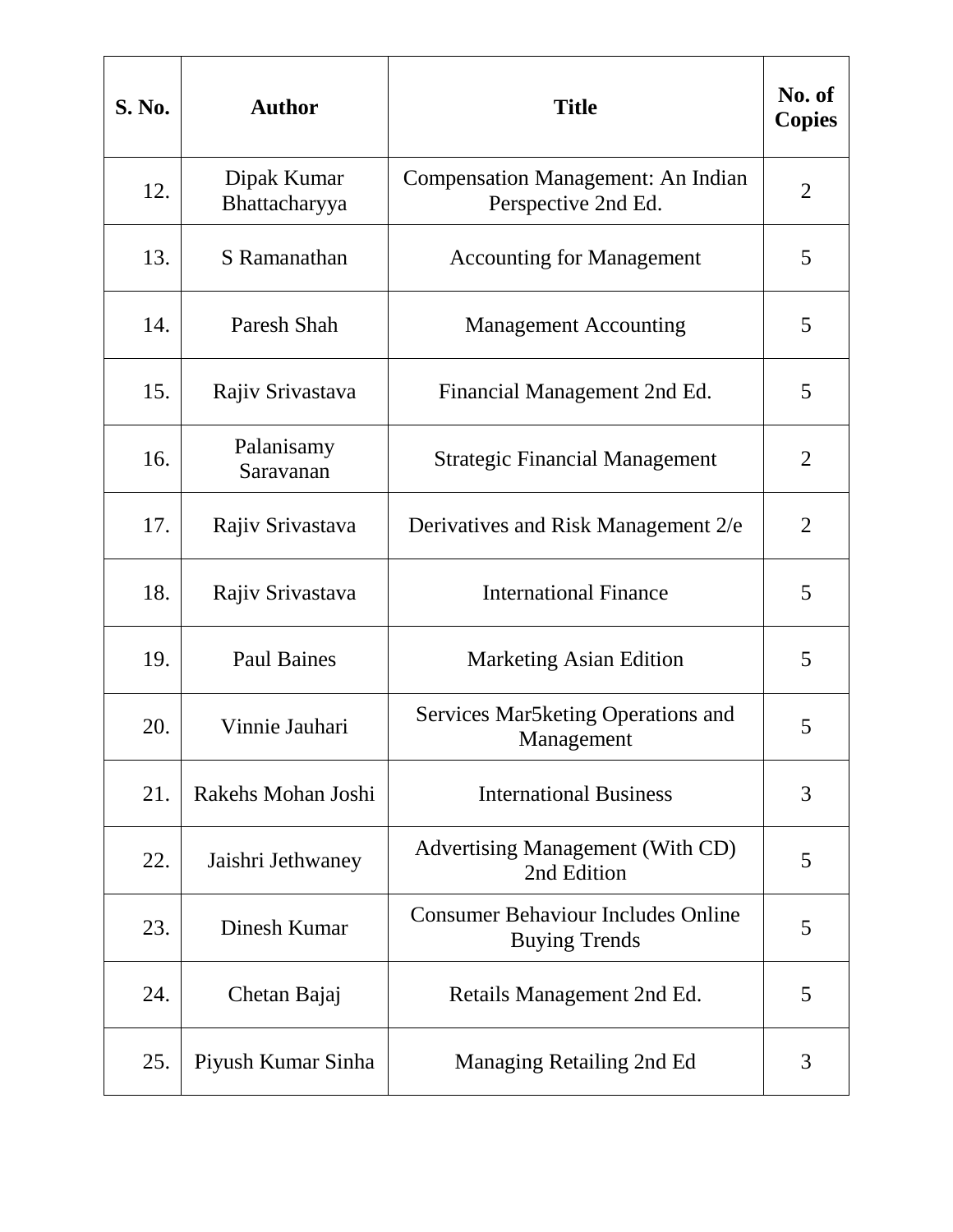| <b>S. No.</b> | <b>Author</b>                  | <b>Title</b>                                                         | No. of<br><b>Copies</b> |
|---------------|--------------------------------|----------------------------------------------------------------------|-------------------------|
| 26.           | Tapan K Panda                  | Sales and Distribution Management, 2nd<br>Ed.                        | 5                       |
| 27.           | Douglas West                   | <b>Strategic Marketing Creating</b><br>Competitive Advantage 2nd Ed. | $\overline{2}$          |
| 28.           | Prahlad Mishra                 | <b>Business Research Methods</b>                                     | 5                       |
| 29.           | Alan Bryman                    | Business Research Methods 3rd Ed.                                    | 3                       |
| 30.           | Kanishka Bedi                  | <b>Production and Operations Management</b><br>3rd Ed.               | 3                       |
| 31.           | Sunil Sharma                   | <b>Supply Chain Management</b>                                       | 5                       |
| 32.           | Davis                          | <b>Business Statistics</b>                                           | $\overline{2}$          |
| 33.           | Pradeep Prabhakar<br>Pai       | <b>Operations Research Principles and</b><br>Practice                | 3                       |
| 34.           | Meenakshi Raman                | <b>Business Communication (With CD)</b><br>2nd Ed.                   | 5                       |
| 35.           | <b>Hory Sankar</b><br>Mukerjee | <b>Business Communication Connecting at</b><br>Work                  | 5                       |
| 36.           | <b>B</b> N Ghosh               | <b>Business Environment</b>                                          | 5                       |
| 37.           | <b>Dominic Salvatore</b>       | <b>Managerial Economics</b>                                          | 3                       |
| 38.           | Deviga<br>Vengedasalam         | Principles of Economics 3rd Ed                                       | 3                       |
| 39.           | <b>Burda</b>                   | Macroeconomics 6th Ed.                                               | 5                       |